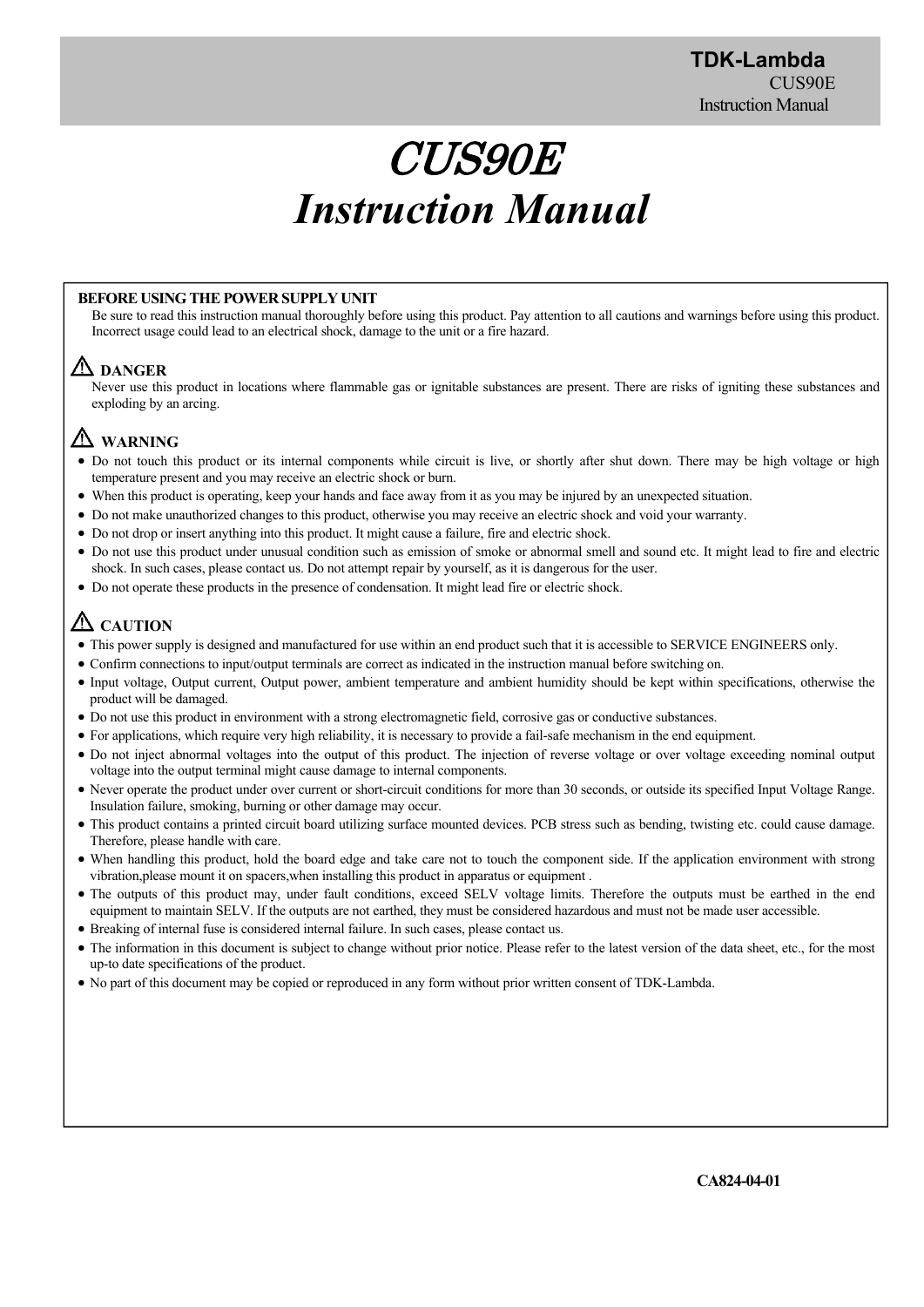#### **Important safety instructions**

#### Servicing

These products are not customer serviceable. Repairs may only be carried out by TDK-Lambda.or their authorized agents. These products are not authorized for use as critical components in nuclear control systems, life support systems or equipment for use in hazardous environments without the express written approval of the Managing Director of TDK-Lambda Corporation.

#### Safety Class of Protection

These products are designed for the following parameters : Material Group IIIa, Pollution Degree 2, Over voltage Category II, Class I (earthed), Indoor use as part of an overall equipment such that the product is accessible to service engineers only.

### **Input markings and symbols**

Caution refer to supplementary documents

#### **EMC performance**

| Immunity                                |                                                                                                                 |         |                           |  |
|-----------------------------------------|-----------------------------------------------------------------------------------------------------------------|---------|---------------------------|--|
| Test                                    | Standard                                                                                                        | Passed  | Comments                  |  |
| Electrostatic discharge                 | IEC61000-4-2                                                                                                    | Level 4 | Air discharge 15kV        |  |
|                                         |                                                                                                                 |         | Contact discharge 8kV     |  |
| Electromagnetic field                   | IEC61000-4-3                                                                                                    | Level 3 | 10V/m                     |  |
| Fast / burst transient                  | IEC61000-4-4                                                                                                    | Level 4 | 4kV                       |  |
| Surge immunity                          | IEC61000-4-5                                                                                                    | Level 3 | Normal mode 2kV           |  |
|                                         |                                                                                                                 | Level 4 | Common mode 4kV           |  |
| Conducted RF immunity                   | IEC61000-4-6                                                                                                    | Level 3 | 10V                       |  |
| Power frequency magnetic field          | IEC61000-4-8                                                                                                    | Level 4 | 30A/m                     |  |
| Voltage dips, variations, interruptions | IEC61000-4-11                                                                                                   | Class 3 | $*1$ , $*2$ , $*3$ , $*4$ |  |
| $+1$ $-1$ $+1$ $-200$ $+1$ $-1$ $-00$   | the second contract of the second second and the second second second second second second second second second | 111.1   |                           |  |

\*1. On the condition of 30% dip and 500ms duration, the output voltage will have no change.

\*2. On the condition of 60% dip and 200ms duration, the output voltage will have no change. \*3. On the condition of 100% dip and 20ms duration, the output voltage will have no change.

\*4. On the condition of 100% dip and 5000ms duration, the output voltage will recover after the power turn on again.

Emissions

| $\overline{ }$<br>$\Delta$ C1<br>1 CSL | $  -$             | $1.488 \times 10^{-4}$<br>м<br>.<br>41 L C                    |
|----------------------------------------|-------------------|---------------------------------------------------------------|
| T <sub>1</sub><br>EMI                  | $-0.00$<br>ے تا ت | $\sim$<br>$-1$<br>cnn<br>ner<br>Aass<br>'as<br>Рю<br>- -<br>- |

#### **General installation instructions**

1)These products are Class Ⅰ and must therefore be reliably earthed and professionally installed in accordance with the prevailing electrical wiring

regulations and the safety standards covered herein.

2)These products are IPX0, and therefore chemicals/solvents, cleaning agents and other liquids must not be used.

3)The first protective earth connection in the final installation must be marked with the protective earth symbol.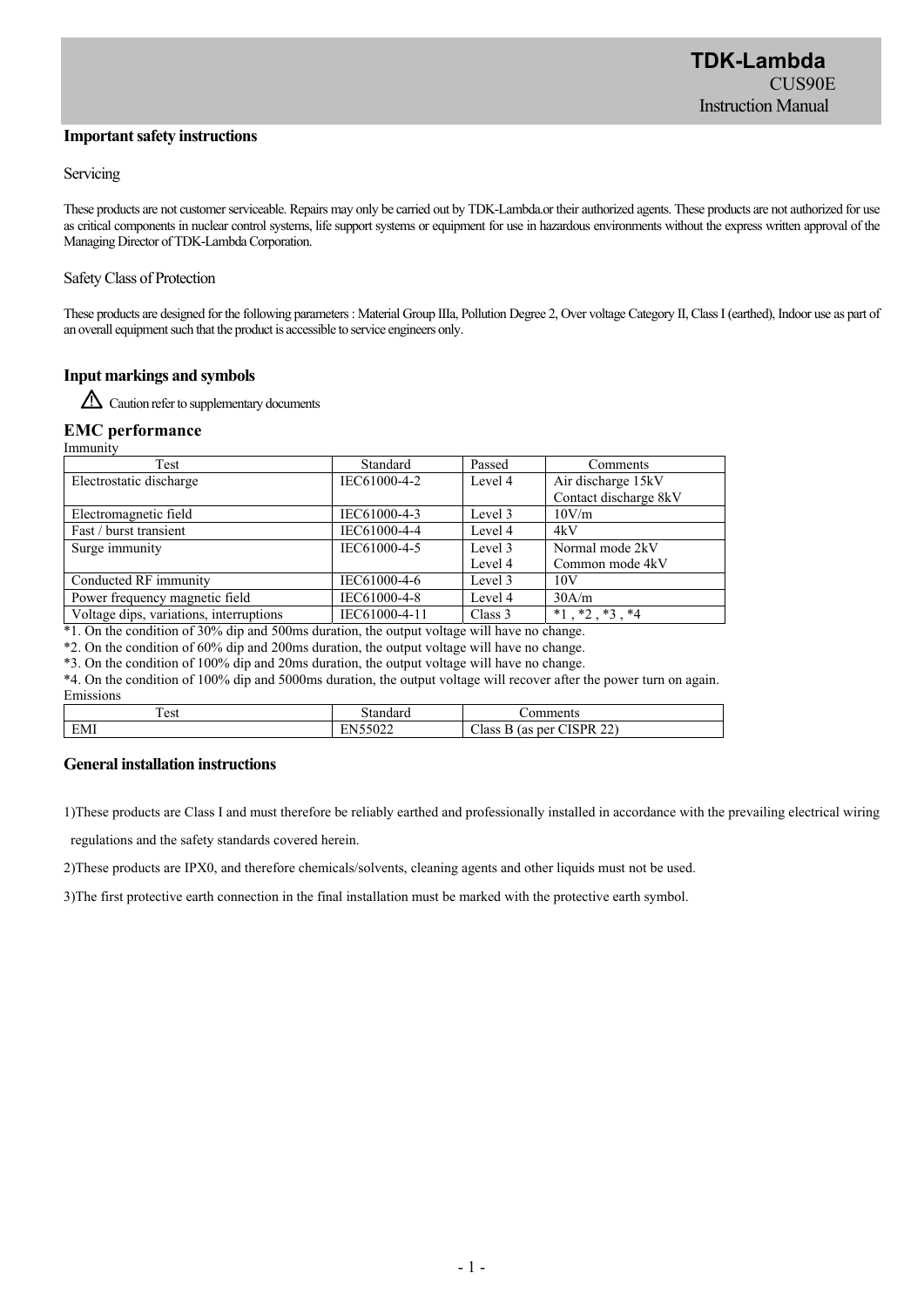# 1.Model name identification method **CUS 90E – 5**



# 2.Terminal Explanation



- ① L : AC Input terminal Live line (Fuse in line.)
- ② N : AC Input terminal Neutral line
- ③ FG : FG Terminal (Protective Earth)
- **4** Mounting hole (hole diameter :  $\phi$ 3.5mm) This hole is connected to Protective Earth of CN1.
- $\circ$  Mounting hole (hole diameter :  $\phi$ 3.5mm)
- $6$  + : + Output pin
- ⑦ : Output pin
- ⑧ VR51 : Output voltage adjust trimmer. The output voltage rises when a trimmer is turned clockwise .

# 3. Terminal Connection Method

Pay attention to the input wiring. If it is connected to wrong terminal, the power supply will be damaged.

- Input must be off when making connections.
- $\bullet$  Connect  $\stackrel{\perp}{=}$  terminal of input connector and mounting hole to protective earth of the equipment.
- Output current of each terminal pin must be less than 7.5A.
- The output load line and input line shall be separated to improve noise sensitivity.
- Do not apply stress to PCB, when connecting or removing connector.
- Do not apply stress to other components, when connecting or removing connector.
- Use input/output connector (housing) specified by the table below.
- Use recommended crimping tool. Connector is not included with this product. (Refer to the following)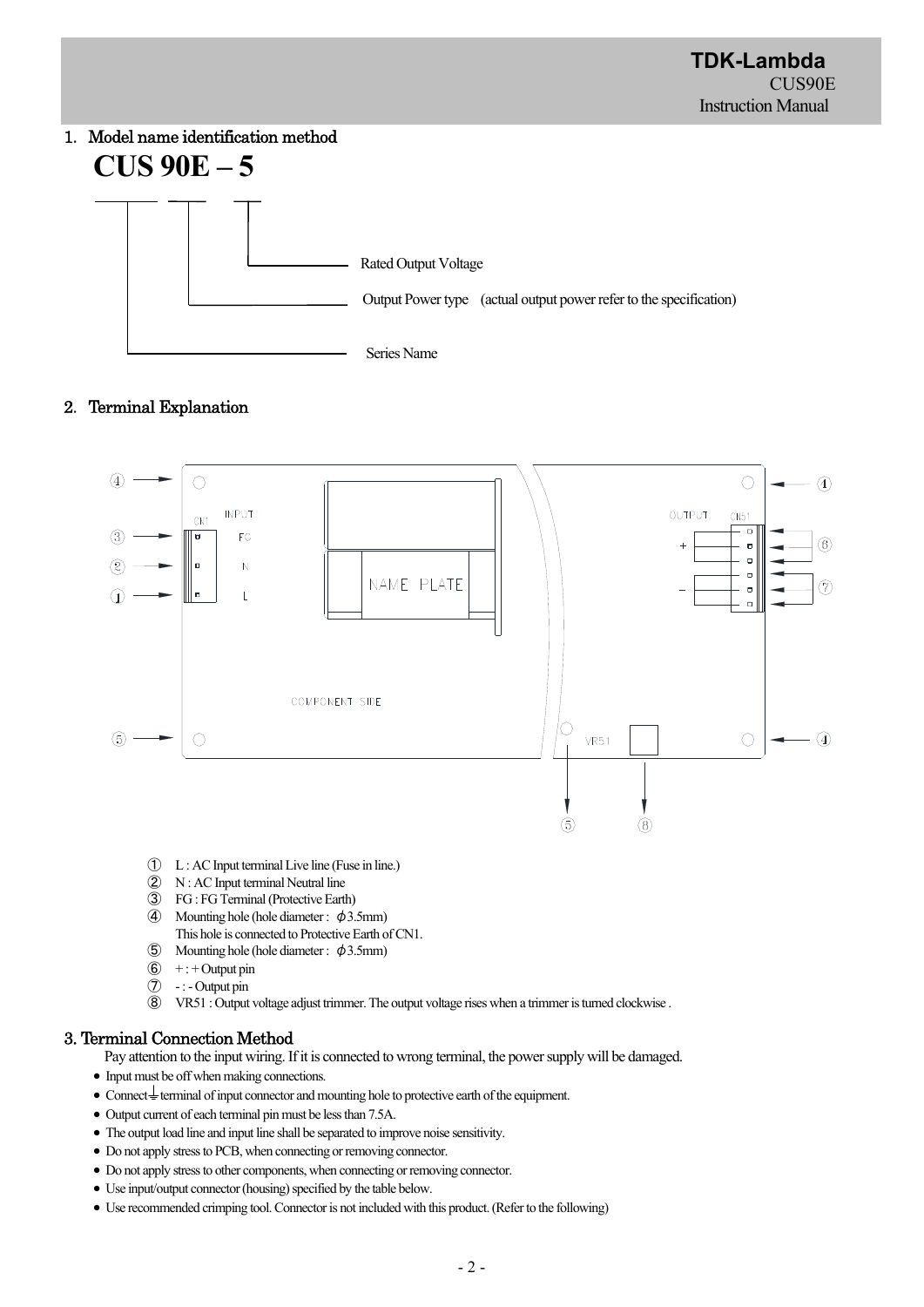

#### **Input/Output Connector**

|               | Connector   | Housing     | Terminal Pin | Maker |
|---------------|-------------|-------------|--------------|-------|
| Input(CN1)    | 1-1123724-3 | 1-1123722-5 | 1123721-1    | TE.   |
| Output (CN51) | 1-1123723-6 | 1-1123722-6 |              |       |

Hand Crimping Tool : 91579-1

#### 4.Explanation of Function and Precautions

#### **4-1. Input Voltage Range**

Input voltage range is single phase 85-265VAC (47-63Hz) or 85-300VDC. Input voltage, which is out of specification, might lead unit damage.

#### **4-2. Output Voltage Range**

Output voltage is set the rated value at shipment. V.ADJ trimmer (VR51) can adjust output voltage within the range. Output voltage range refers to the specification. To turn the trimmer clockwise, the output voltage will be increased. Take note when the output voltage is increased excessively, over voltage protection (OVP) function may be triggerd and voltage will be shut down. Furthermore, when increasing the output voltage reduce the output current so as not to exceed the maximum output power.

#### **4-3. Inrush Current**

These products equipped Thermal Fuse Resistors to limit the Inrush Current, and use thyristor to make Thermal Fuse Resistors short after the products start up. At higher ambient temperature or re-input condition, the Inrush Current will still meet the specification requirements.

#### **4-4. Over Voltage Protection (OVP)**

The OVP function (Inverter shut down method, manual reset type) is provided. OVP range refers to the specification. When OVP triggers, all outputs will be shut down. To reset OVP, remove the input of power supply for a few minutes, and then re-input. In addition, the setting value of OVP is fixed and not adjustable. Pay attention not to apply higher voltage externally to the output terminal to avoid unit failure. In case of inductive load, put protective diode in series to the output power line.

#### **4-5. Over Current Protection (OCP)**

These products provide the Hiccup mode with automatic recovery. OCP function operates when the output current exceeds 105% of maximum DC output current of specification. The outputs will be automatically recovered when the overload condition is canceled. Never operate the unit under over current or shorted conditions for more than 30seconds, which may leads damage or insulation failure. OCP setting is fixed and not to be adjusted externally.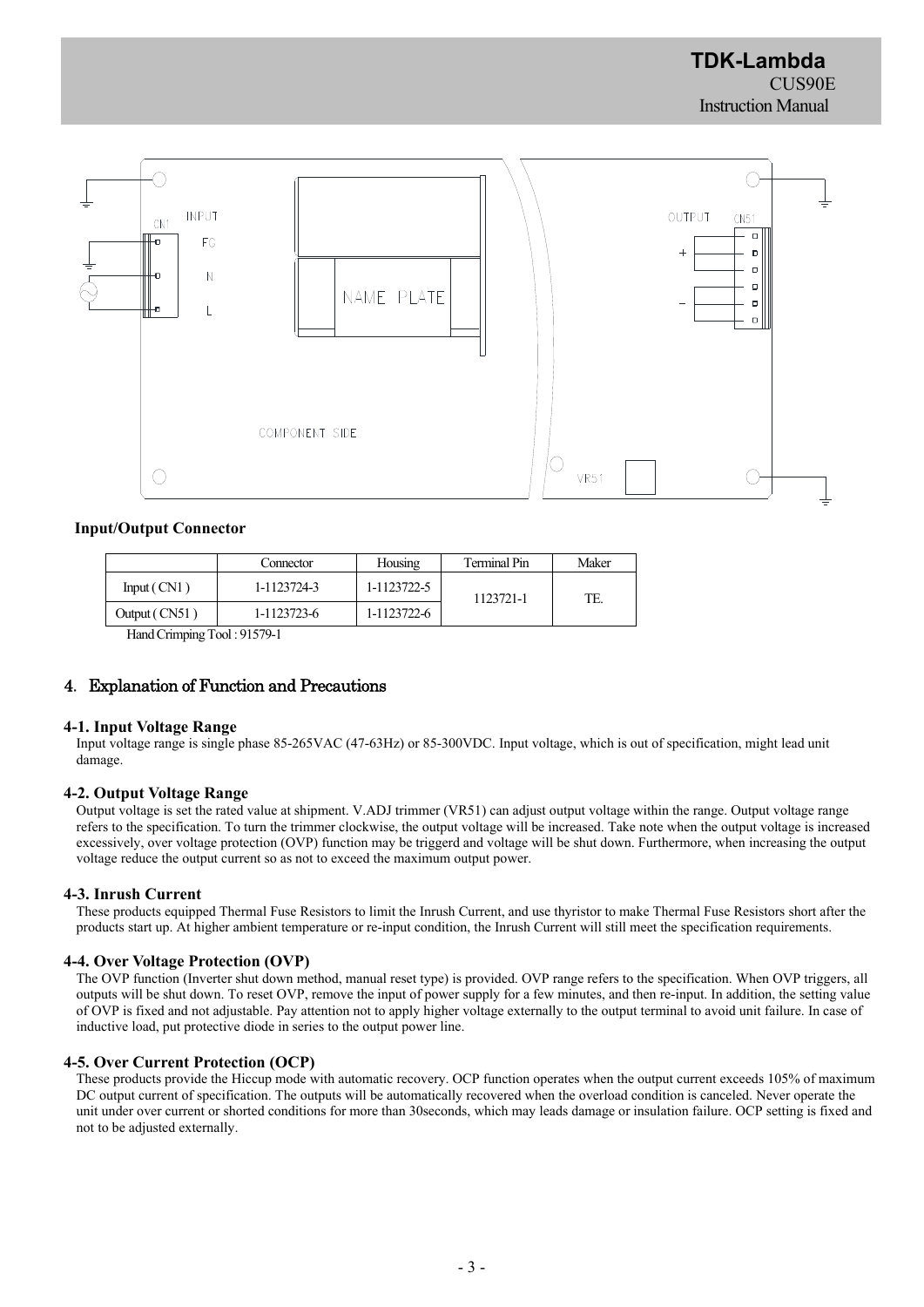#### **4-6. Output Ripple & Noise**

The standard specification for maximum ripple value is measured according to measurement circuit specified by JEITA-RC9131A. When load lines are longer, ripple will becomes larger. In this case, electrolytic capacitor, film capacitor, etc. might be necessary to use across the load terminal. The output ripple cannot be measured accurately if the probe ground lead of oscilloscope is too long. For start up at low ambient temperature and low input voltage, output ripple noise might not meet specification. However, output ripple noise specification can be met after one second.



#### **4-7. Series Operation**

For series operation, either method (A) or (B) is possible.



**Note**:If customer choose method (A),please select a bypass diode with maximum forward current rating more than output load current. And maximum reverse voltage must withstand each power supply output voltage.

#### **4-8. Parallel Operation**

Power

For parallel operation, method (B) is possible.

(A) To increase the output current is not possible. (B)To use as Back-up Power Supply

- 1.Adjust the output voltage of each power supply to be same.
- 2.Set power supply output voltage higher by the forward voltage
	- drop(Vf) of diode.
- 3.Use within the specification for output voltage and output power.



#### **4-9. Isolation Test**

Isolation resistance between Output and  $\perp$  (Protective Earth) is more than 100MΩat 500VDC. For safety operation, voltage setting of DC isolation tester must be done before the test. Ensure that the unit is fully discharged after the test.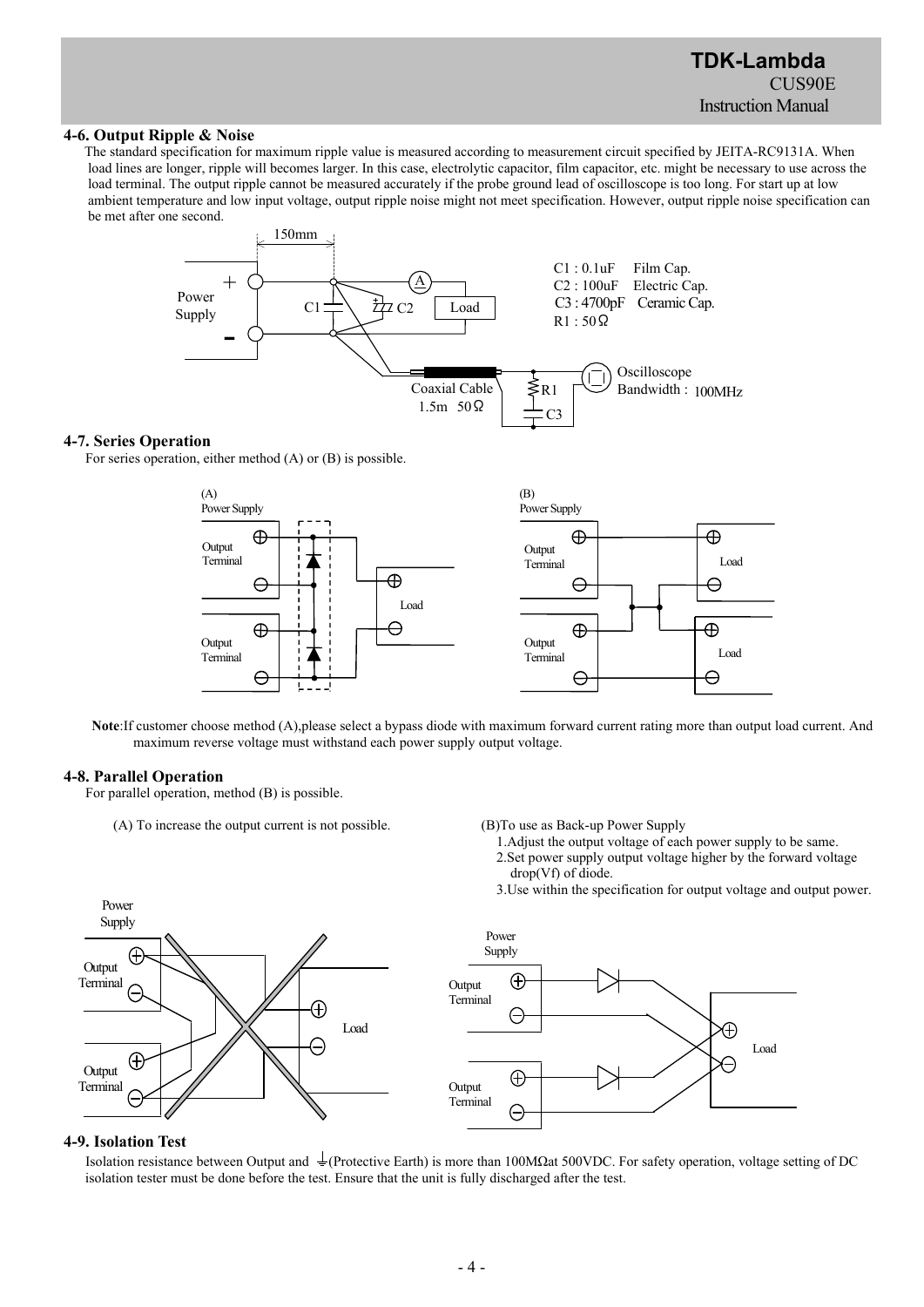



#### **4-10. Withstand Voltage**

This series is designed to withstand 3kVAC(20mA) between input and output, 2kVAC (5mA)between input and  $\pm$ (Protective Earth),  $500VAC(20mA)$  between output and  $\perp$  (Protective Earth). The applied voltage must be gradually increased from zero to the testing value and then gradually decreased for shut down. When timer is used, the power supply may be damaged by high impulse voltage at timer switch on and off.

Connect input and output as follows.

Input - Output(Dashed line) : 3kVAC 1min(20mA) Output -  $\frac{1}{2}$ (Protective Earth) (Solid line) : 500VAC 1min(20mA) Input -  $\frac{1}{2}$ (Protective Earth)(Solid line) : 2kVAC 1min(5mA)





#### **Instructions for using the power supply in customer's system**

1.If the output of power supply is connected to FG in the application, the withstand voltage test between input and output (FG) should be tested at 2kVAC.

2.If there is external noise filter and Y-caps connected at the input and output of the power supply, the voltage distribution between primary and secondary circuit will

be changed during the withstand voltage test, and may cause test fail. In this case, please contact TDK-Lambda for the technical support and instructions. 3.Keep more than 5mm creepage and clearance between the circuitry & components of customer system which are in addition to the power supply and FG, to meet the power supply withstand voltage specification.

## 5.Mounting Directions

#### **5-1.Mounting Directions.**

Recommended standard mounting direction is (B). (A) (C) (D) (E) (F) are also possible.

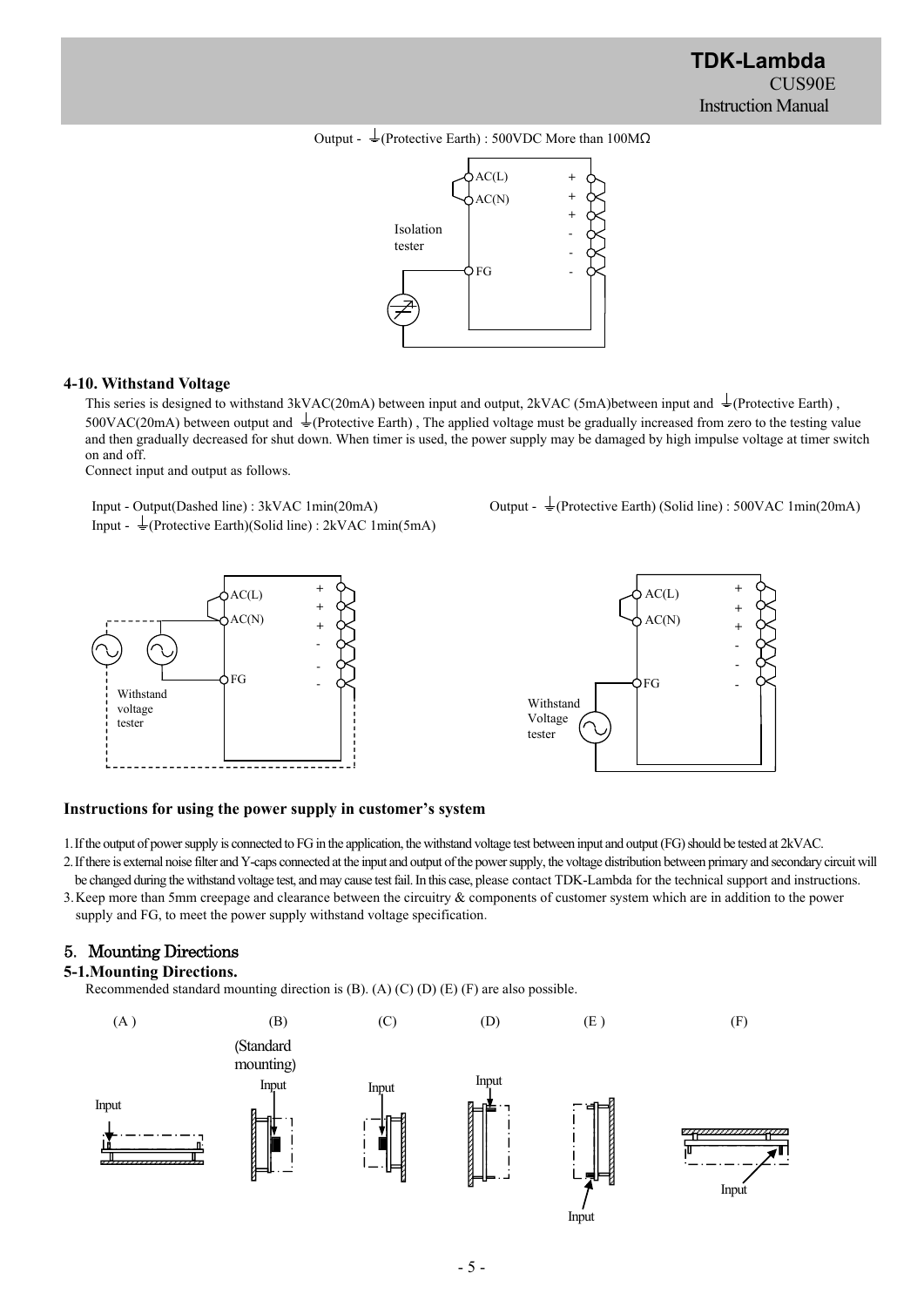## **5-2. Output Derating**

Make sure that the specified temperature range is maintained.

### ▥**CONVECTION COOLING**



|                  | LOADING CONDITION(%) |            |              |              |  |
|------------------|----------------------|------------|--------------|--------------|--|
| Ta $(^{\circ}C)$ | Mounting B           | Mounting A | Mounting C,D | Mounting E,F |  |
| $-40 - 50$       | 100                  | 100        | 100          | 100          |  |
| 55               | 100                  | 100        | 100          | 90           |  |
| 60               | 100                  | 100        | 90           | 80           |  |
| 65               | 100                  | 90         | 80           | 70           |  |
| 70               | 90                   | 80         | 70           | 60           |  |
| 75               | 80                   | 70         | 60           | 50           |  |
| 80               | 70                   | 60         | 50           | 40           |  |

## **5-3. Mounting Method**

Insert the spacer (Max $\phi$  6.2mm) of height more than 8mm to lift the unit. And use all mounting holes for the unit installation. The vibration spec is specified under this mounting condition.

## ▥**Mounting Holes size**



CUS90E: 5 HOLES  $\emptyset$ 3.5mm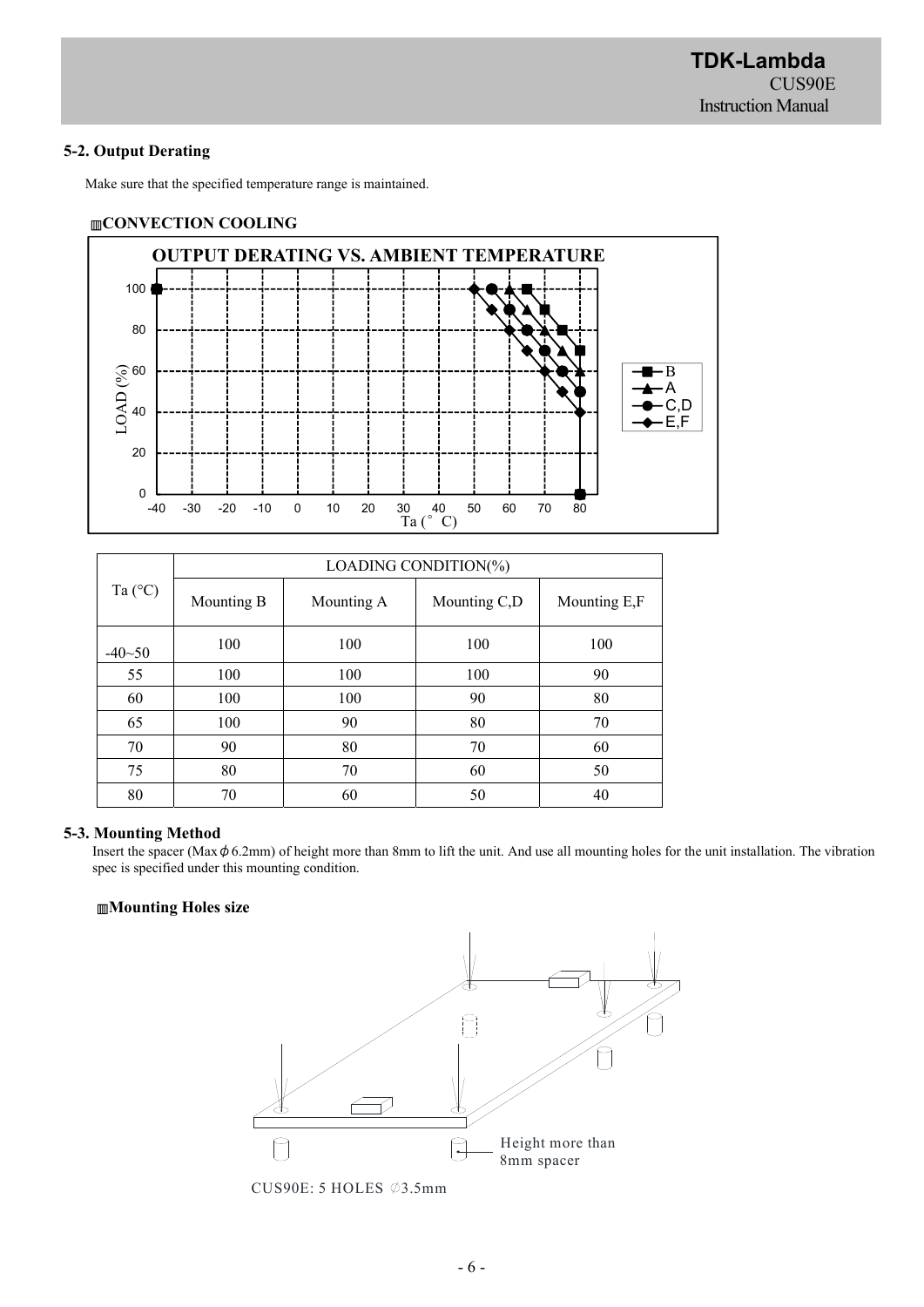#### ▥ **Condition to meet Isolation & Withstand Voltage standard.**



Keep 4mm space from the surfaces and sides of PCB. Especially, 8mm space is necessary from the solder surface. If the space is not enough, the specification of isolation and withstand will not be satisfied. Keep enough space in the power supply surroundings and the upper area of components for convection cooling.

 $\frac{1}{\sqrt{2}}$  (Protective Earth) should be connected to the earth terminal of the equipment. Also the mounting hole are should be connected to the Chassis by metal spacer. If not, the conducted noise, radiation noise and output noise will increase. Refer to figure below.



# 6. Wiring Method

- (1) The output load line and input line shall be separated each other and twisted individually to improve noise.
- (2) Use all lines as thick and short as possible to made lower impedance.
- (3) Noise can be reduced by attaching a capacitor to the load terminals.
- (4) For safety and EMI considerations, connect between  $\frac{1}{2}$  (Protective Earth) terminal of input connector and Frame Ground terminal of equipment firmly.

# 7. External Fuse Rating

Refer to the following fuse rating when selecting the external fuses that are to be used on input line. Surge current flows when line turns on. Have to use slow-blow or time-lag type fuse, not fast-blow fuse. Fuse rating is considered by in-rush current value at line turn-on. Do not select the fuse according to input current (RMS.) values under the actual load condition